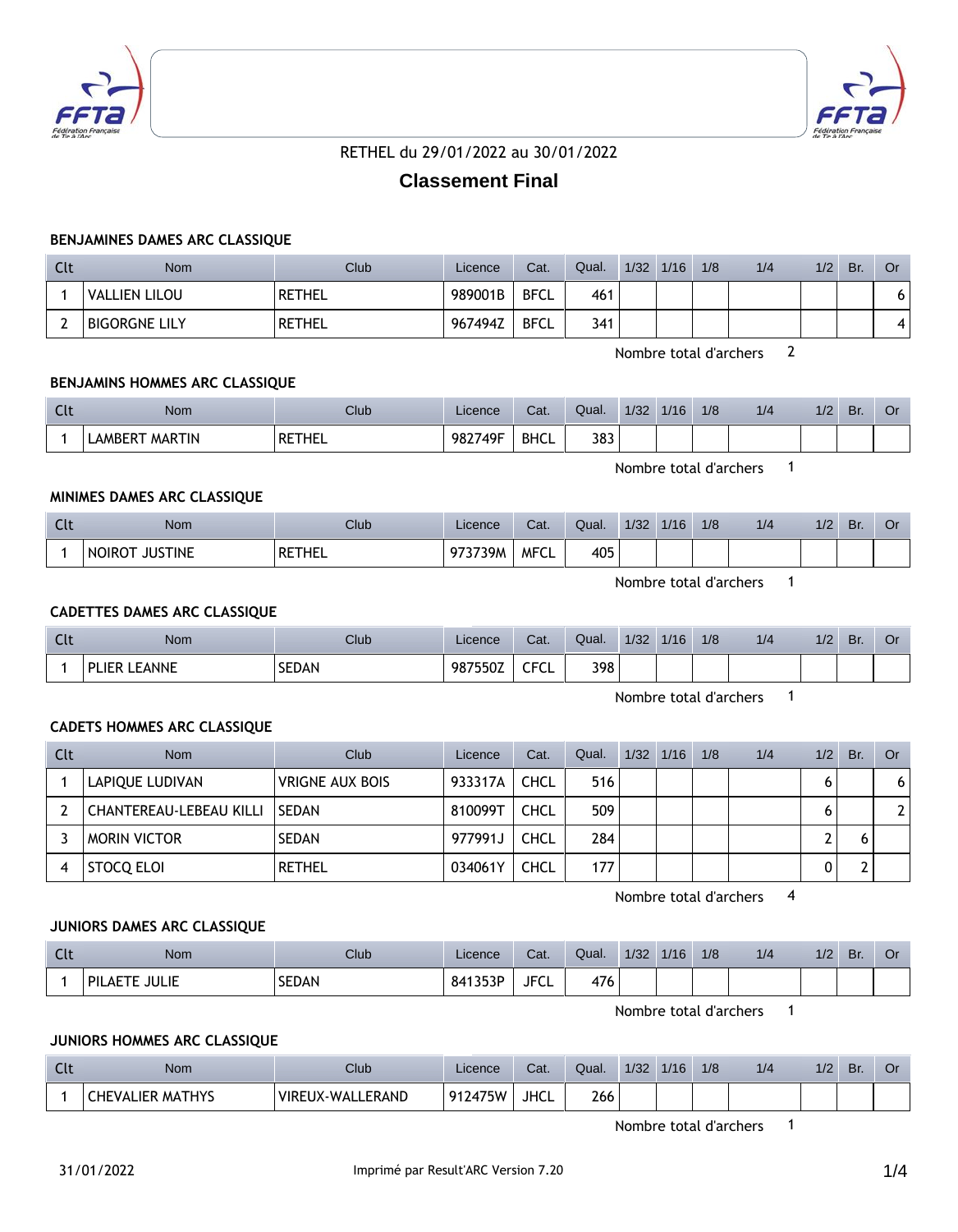**SENIORS 1 DAMES ARC CLASSIQUE**

| uu | Nom                        | Club                        | Licence | Cat.  | Qual.        | 1/32 | 1/16 | 1/8 | 1/4 | 1/2 | Br. |  |
|----|----------------------------|-----------------------------|---------|-------|--------------|------|------|-----|-----|-----|-----|--|
|    | FΔ<br>' BEL.<br><b>ARD</b> | <b>CHARLEVILLE MEZIERES</b> | 664644P | S1FCL | ، ۱۵<br>44 T |      |      |     |     |     |     |  |

Nombre total d'archers 1

# **SENIORS 1 HOMMES ARC CLASSIQUE**

| Clt | <b>Nom</b>             | Club                        | Licence | Cat.               | Qual. | $1/32$ $1/16$ | 1/8 | 1/4 | 1/2 | Br. | Or |
|-----|------------------------|-----------------------------|---------|--------------------|-------|---------------|-----|-----|-----|-----|----|
|     | <b>TRONOUOY JULIEN</b> | <b>CHARLEVILLE MEZIERES</b> | 640692E | S <sub>1</sub> HCL | 551   |               |     |     |     |     | 6  |
|     | MERLETTE ANTOINE       | VIREUX-WALLERAND            | 719825U | S <sub>1</sub> HCL | 490   |               |     |     |     |     | 0  |
|     | <b>HUSSON ALEXY</b>    | <b>CHARLEVILLE MEZIERES</b> | 015973M | <b>S1HCL</b>       | 409   |               |     |     |     |     |    |

Nombre total d'archers 3

#### **SENIORS 2 DAMES ARC CLASSIQUE**

| <b>Clt</b> | <b>Nom</b>             | Club                        | Licence | Cat.               | Qual. | $1/32$ $1/16$ | 1/8 | 1/4 | 1/2 | Br. | Or             |
|------------|------------------------|-----------------------------|---------|--------------------|-------|---------------|-----|-----|-----|-----|----------------|
|            | <b>ROKOS MARTINE</b>   | <b>RETHEL</b>               | 620380B | S <sub>2</sub> FCL | 487   |               |     |     |     |     | 61             |
|            | TRONQUOY ISABELLE      | <b>CHARLEVILLE MEZIERES</b> | 716872J | S <sub>2</sub> FCL | 425   |               |     |     |     |     | 2 <sup>1</sup> |
|            | <b>CLEMENT JANIQUE</b> | <b>MOUZON</b>               | 985500W | S <sub>2</sub> FCL | 348   |               |     |     |     |     |                |

Nombre total d'archers 3

# **SENIORS 2 HOMMES ARC CLASSIQUE**

| Clt | <b>Nom</b>               | Club                    | Licence | Cat.               | Qual. | 1/32 | 1/16 | 1/8 | 1/4 | 1/2 | Br. | Or |
|-----|--------------------------|-------------------------|---------|--------------------|-------|------|------|-----|-----|-----|-----|----|
|     | PILAETE JEAN PAUL        | SEDAN                   | 315100A | S <sub>2</sub> HCL | 456   |      |      |     |     |     |     | 6  |
|     | <b>MICHEL CHRISTOPHE</b> | <b>MOUZON</b>           | 976797L | S <sub>2</sub> HCL | 459   |      |      |     |     |     |     | 4  |
|     | <b>CHEVALIER THIERRY</b> | <b>VIREUX-WALLERAND</b> | 890855W | S <sub>2</sub> HCL | 494   |      |      |     |     |     |     |    |
|     | <b>VALERY ROLAND</b>     | <b>MOUZON</b>           | 719533B | S <sub>2</sub> HCL | 463   |      |      |     |     |     |     |    |

Nombre total d'archers 4

#### **SENIORS 3 HOMMES ARC CLASSIQUE**

| <b>Nom</b>                  | Club             | Licence | Cat.         | Qual. | 1/32 | 1/16 | 1/8 | 1/4 | 1/2 | Br. |    |
|-----------------------------|------------------|---------|--------------|-------|------|------|-----|-----|-----|-----|----|
| <b>BROOTCOORENS BERNARD</b> | VIREUX-WALLERAND | 871174D | <b>S3HCL</b> | 471   |      |      |     |     |     |     | 61 |
| DEJONCHEERE GERALD          | VRIGNE AUX BOIS  | 677255X | <b>S3HCL</b> | 437   |      |      |     |     |     |     | 4  |

Nombre total d'archers 2

# **CADETS HOMMES ARC A POULIES**

| Clt | Nom                                                           | Club         | Licence | Cat. | Qual. | 1/32 | 1/16 | 1/8 | 1/4 | 1/2 | Br. | Or |
|-----|---------------------------------------------------------------|--------------|---------|------|-------|------|------|-----|-----|-----|-----|----|
|     | ' KILL.<br>LEBEAU<br><b><i><u>CHANTEREAU-L.</u></i></b><br>AL | <b>SEDAN</b> | 10099T  | CHCC | 545   |      |      |     |     |     |     |    |

Nombre total d'archers 1

# **JUNIORS HOMMES ARC A POULIES**

| . | Nom                   | Club                                         | Licence | Cat. | Qual. | 1/32 | 1/16 | 1/8 | 1/4 | $\sqrt{2}$<br>. I 4 | Br. | U |
|---|-----------------------|----------------------------------------------|---------|------|-------|------|------|-----|-----|---------------------|-----|---|
|   | <b>NOAH</b><br>CRAPET | LE MEZIERES<br><b>FVILI</b><br><b>CHARLE</b> | 911891L | JHCC | 544   |      |      |     |     |                     |     |   |

# **SENIORS 1 HOMMES ARC A POULIES**

|  | $\ddotsc$ | Nom | Club | $\angle$ icence | Cat. | Qual. | 1/32 | 1/16 | 1/8 | 1/4 | $\sqrt{2}$<br>$1/\Delta$ | Br. |  |
|--|-----------|-----|------|-----------------|------|-------|------|------|-----|-----|--------------------------|-----|--|
|--|-----------|-----|------|-----------------|------|-------|------|------|-----|-----|--------------------------|-----|--|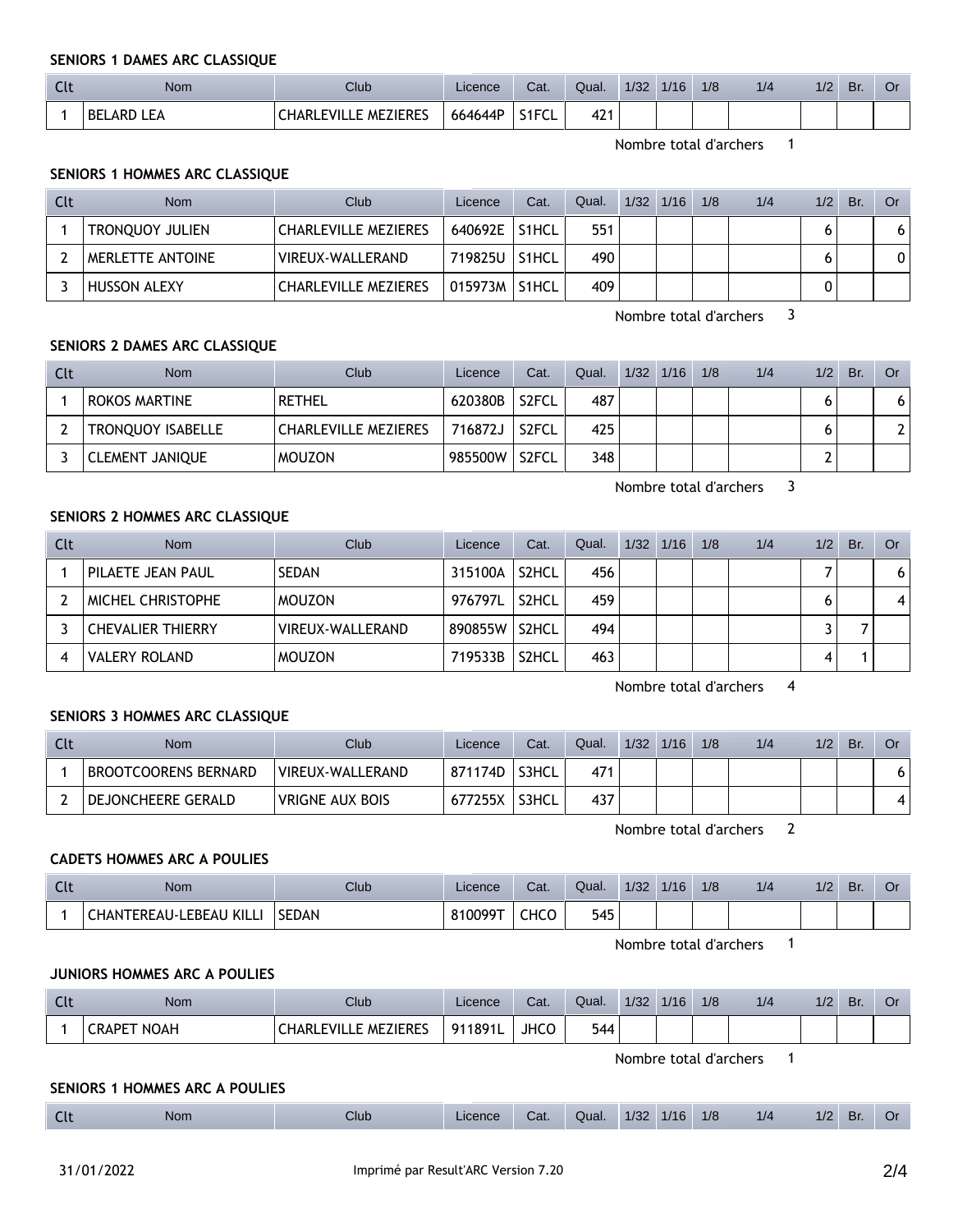| I MARTINAC JORDAN | <b>MOUZON</b> | 631086N | S1HC              | 564 |  | 143 | 39 |
|-------------------|---------------|---------|-------------------|-----|--|-----|----|
| DUHAMEL ANTONIN   | <b>SEDAN</b>  | 768539U | S <sub>1</sub> HC | 559 |  | 140 | 38 |
| NOTA DAMIEN       | <b>MOUZON</b> | 779159M | S <sub>1</sub> HC | 546 |  | 134 |    |

Nombre total d'archers 3

# **SENIORS 2 DAMES ARC A POULIES**

| Clt | <b>Nom</b>             | Club                        | Licence | Cat.  | Qual. | 1/32 | 1/16 | 1/8 | 1/4 | 1/2 | Br. | Or |
|-----|------------------------|-----------------------------|---------|-------|-------|------|------|-----|-----|-----|-----|----|
|     | <b>DURAND ISABELLE</b> | <b>CHARLEVILLE MEZIERES</b> | 680230F | S2FCO | 509   |      |      |     |     |     |     |    |
|     | VEROUERE SOPHIE        | <b>RETHEL</b>               | 876376H | S2FCO | 216   |      |      |     |     |     |     |    |

Nombre total d'archers 2

# **SENIORS 2 HOMMES ARC A POULIES**

| Clt | <b>Nom</b>                 | Club                        | Licence | Cat.              | Qual. | $1/32$ $1/16$ | 1/8 | 1/4 | 1/2 | Br. | <b>Or</b> |
|-----|----------------------------|-----------------------------|---------|-------------------|-------|---------------|-----|-----|-----|-----|-----------|
|     | <b>GOSSET JEROME</b>       | <b>CHARLEVILLE MEZIERES</b> | 899284H | S <sub>2</sub> HC | 554   |               |     |     | 139 |     | 141       |
|     | <b>COLLIGNON FREDERICK</b> | <b>CHARLEVILLE MEZIERES</b> | 280458W | S <sub>2</sub> HC | 553   |               |     |     | 140 |     | 136       |
|     | <b>VEROUERE CHRISTOPHE</b> | <b>RETHEL</b>               | 953012H | S <sub>2</sub> HC | 528   |               |     |     | 126 |     |           |

Nombre total d'archers 3

#### **SENIORS 3 HOMMES ARC A POULIES**

| Clt | Nom                                | Club                       | Licence | Cat. | Qual. | 1/32 | 1/16 | 1/8 | 1/4 | 1/2 | Br. | Оr |
|-----|------------------------------------|----------------------------|---------|------|-------|------|------|-----|-----|-----|-----|----|
|     | <b>ALAIN</b><br>ERIER<br><b>DF</b> | LE MEZIERES<br>CHARL FVIL. | 713909N | S3HC | 485   |      |      |     |     |     |     |    |

Nombre total d'archers 1

## **JEUNES HOMMES ARC NU**

| $\sim$<br>. . | Nom                           | Club                             | Licence | Cat.        | Qual. | 1/32 | 1/16 | 1/8 | 1/4 | 1/2 | Br. | Or |
|---------------|-------------------------------|----------------------------------|---------|-------------|-------|------|------|-----|-----|-----|-----|----|
|               | <b>MARTIN</b><br><b>THIRY</b> | <b>AUX BOIS</b><br><b>VRIGNE</b> | 979773W | <b>CHBB</b> | 462   |      |      |     |     |     |     |    |

Nombre total d'archers 1

#### **SENIORS DAMES ARC NU**

| $\sim$<br><b>CLL</b> | Nom                              | Club   | Licence | Cat.         | Qual. | 1/32 | 1/16 | 1/8 | 1/4 | 1/2 | Br | اك |
|----------------------|----------------------------------|--------|---------|--------------|-------|------|------|-----|-----|-----|----|----|
|                      | ANDRE <sup>-</sup><br>ີ ISABELL∟ | RETHEL | 872965A | 1FBB<br>זו כ | 451   |      |      |     |     |     |    |    |

Nombre total d'archers 1

#### **SENIORS HOMMES ARC NU**

| Clt | <b>Nom</b>              | Club                        | Licence | Cat.               | Qual. | $1/32$ $1/16$ | 1/8 | 1/4 | 1/2 | Br. | Or           |
|-----|-------------------------|-----------------------------|---------|--------------------|-------|---------------|-----|-----|-----|-----|--------------|
|     | LARCHEZ ALAIN           | <b>MOUZON</b>               | 853769K | S <sub>1</sub> HBB | 432   |               |     |     |     |     | 6            |
|     | <b>GRUSSER GREGOIRE</b> | <b>SEDAN</b>                | 754214Y | S1HBB              | 429   |               |     |     | n   |     | $\mathbf{2}$ |
|     | KUSBERG JEAN-CLAUDE     | <b>CHARLEVILLE MEZIERES</b> | 294596N | S <sub>1</sub> HBB | 487   |               |     |     |     |     |              |
|     | <b>LABESSE OLIVIER</b>  | <b>MOUZON</b>               | 733916K | S1HBB              | 430   |               |     |     |     |     |              |

Nombre total d'archers 4